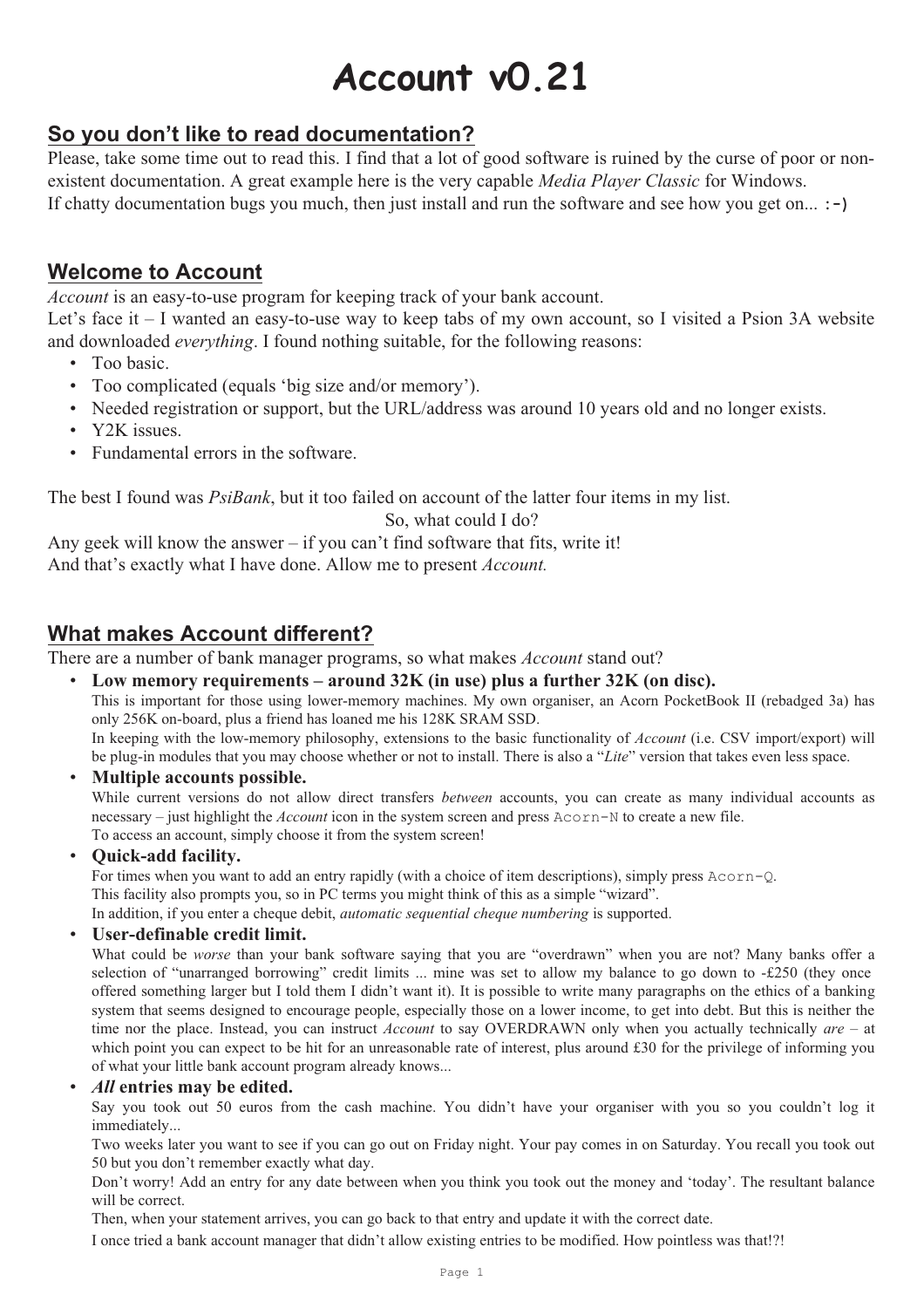#### • **Three-column accountancy.**

This means that the credits and debits are shown in separate columns, with a running total on the right. This, I feel, provides the maximum clarity. I spent two hours looking for a  $\sim$ 50 euro discrepancy in my French account because they listed only the amounts (in euros and Francs) with no running total; so I had to step through with a calculator. The running total shows you *at a glance* what is going on.

#### • **Validation markers.**

These are big 'blobs' to the right of the descriptions. Confused? It is *easy*! These blobs boldly mark entries which have not been "validated". You see, your organiser will be recording when you performed the transactions. Your bank statement will record when they could be bothered to get around to it – sometimes you'll notice shocking disparity, such as a POS payment that turns up a week later.

In order to try to rationalise this, all account entries are initially *unvalidated*. When you get your statement, you can work your way down the list checking off what you think and what the bank thinks. This may sound like a hassle, but it is useful, especially in those times when you find strange errors like a small direct debit has been paid out twice, or "oops" you were kinda 'happy' after wining and dining your cute new girlfriend and you forgot to enter the 40 euros the meal cost... Once an entry has been *validated*, the blob will disappear and it will display correctly.

#### • *No* **currency.**

Since you know what currency you use (euros,  $\pounds$  sterling, dollars (US\$, CA\$, AU\$, etc), there seems little point in marking the currency on-screen. Additionally, the "euro" symbol would have to be either a compromise (i.e. "E") or a new font, as the organiser itself predates the Euro.

The *only* assumptions are that the amounts will not be larger than 9 characters, with two digits after the decimal point (i.e. 123456.78). The choice of period or comma for decimal separation (12,34 vs 12.34) is read from the system configuration.

#### • **Password protection.**

Each account can have its own unique password to prevent unauthorised access to the account data.

• **CSV export (***extension module***).**

An extension module provides an output of your account entries in standard CSV format for direct transfer into popular software such as Microsoft Excel.

As this may not be applicable to everybody, you don't need to install this unless you want to.

*CSV import will be implemented as a separate extension module.*

#### • **Scheduled (regular) transactions.**

These are for Direct Debits, Standing Orders, and other scheduled payments (such as a pension). You can debit or credit. You are able to select if the payment is to be taken on a specific day of the month (i.e. the 5th), or after a specific interval (i.e. 28 days).

As far as I am aware, the only main difference between *Account* and common (British) banking practice is:

#### • **Account entries are processed in the order given.**

A nasty technique employed by certain banks (certainly the NatWest in 2001) is that if you have £40, there is £100 to come out and £500 to go in; they will take out all outgoing payments first, then hit you with charges if you overdraw, and then credit the money to go in. This is especially unfair when you consider that the money may will have taken time within the banking system itself.

## **A brief warning**

*Remember to back up your data files regularly.* Both PSIWin 1.xx and 2.xx have capable backup options). The files used by *Account* are stored in the directory *\accounts* in the device referenced. Each account has three files, extensions .ACC, .REG, and .CFG.

If you delete an account, please be certain to delete the support files too!

## **Date ranges**

This version of *Account* will allow any dates between 2000/01/01 and 2020/12/31. Contact me if you wish for dates outside of this range.

## **For Psion users**

The Acorn logo key should be considered identical to the Psion logo key. When it says things like "press Acorn-Z", just press Psion-Z instead.

The "*Desktop"* is the system screen; however it is referred to as the system screen in this document, basically because Acorn's RISC OS GUI is also called the "Desktop"!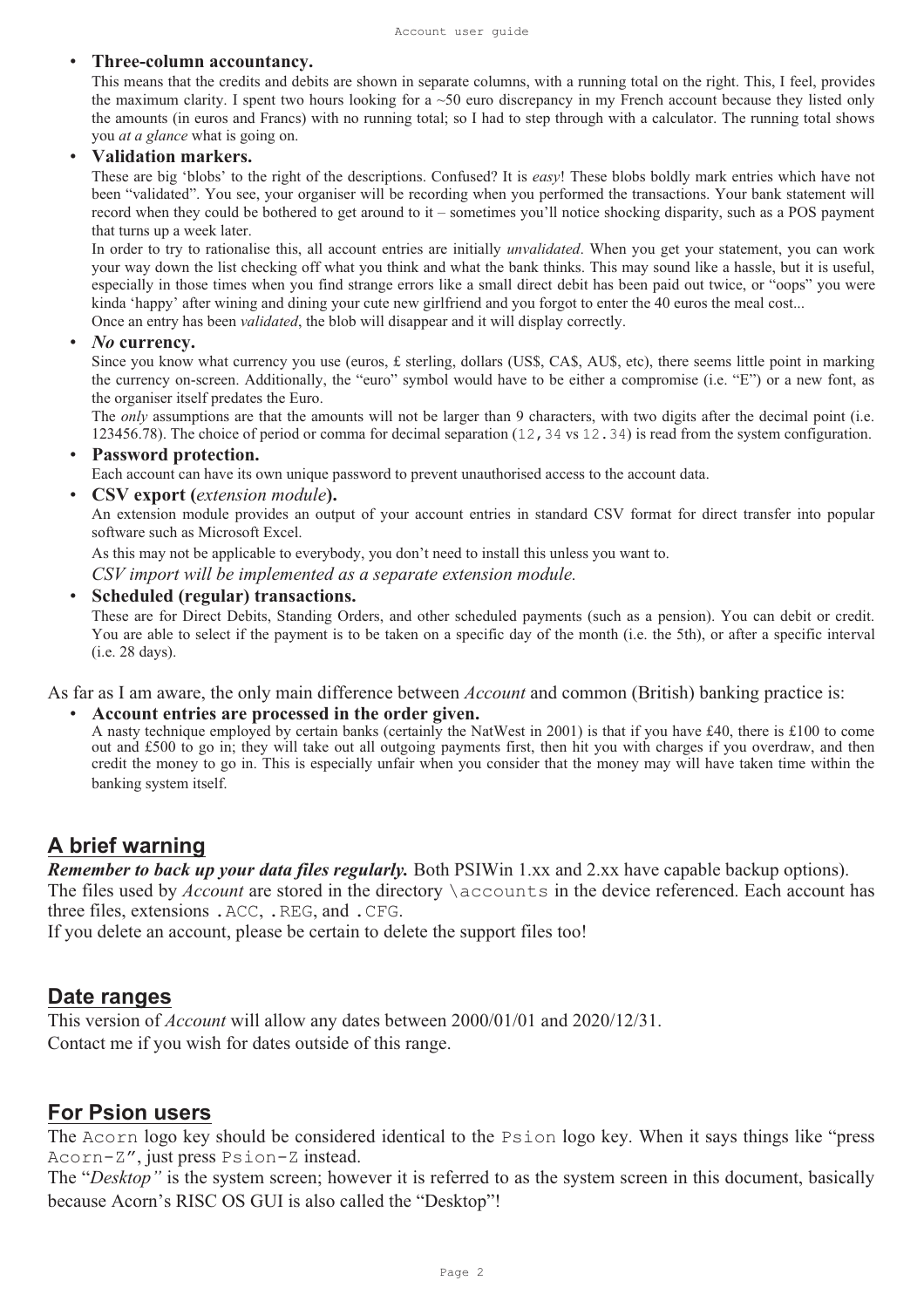# **Installing Account**

Place the Account.opa file into the \APP directory on the internal device, a RAM SSD, or a Flash SSD. At the system screen, press Acorn-I to install the software, as is usual. Read "install.txt" for specifics. The instructions are *this* PDF document.

# **Using Account for the first time**

In the system screen, highlight the "*euro money bag*" icon and press Acorn-N.

The usual "Create New 'Account' File" dialog will appear. Enter a filename of up to 8 characters, choose a device (Internal, A, or B, as applicable) and press Enter.

Sorry, I called my own account "*Account*". Not very original, is it?

*Account* does *not* prevent you creating your account on a Flash SSD, however the database file(s) are updated for *every* modification, and the account options is updated upon exit. For this reason, saving your account to a Flash SSD would be a very poor idea! You can, however, install the *Account program* to a Flash SSD.

*Account* will then ask you to enter four items of information:

• **Name.**

This is the name of the account-holder. I would suggest that you enter the name as shown on your bank card and/or cheque book.

## Example: **MR MURRAY RICHARD**

• **Bank/branch.**

Enter here the details of your bank. It is free-form, so you may wish to enter the name of the bank and where it is. Example: **La Banque Postale, Paris.**

• **IBAN.**

This is the *International Bank Account Number*, which is a long code that uniquely identifies your bank account in the world. Example: **FR85 1234 1010 1110 1234 1A23 123**

You can enter with or without spaces, and letters in the account number are accepted. Alternatively you can enter a regular account number (with or without sort code), or if you don't want to hold this sort of information on your organiser, press SPACE (if you leave it blank, a 'default' string will be inserted).

• **Initial balance.**

It is quite likely that you will be 'migrating' to *Account* with an active account. This allows you to set the starting balance.

Press Enter and your account will be created, a message will appear informing you of this fact. Please note that account details, once created, *cannot* be modified. I will make available a separate utility should this unlikely event occur.

The main display will then appear...

# **The main display**

The main display is a five-column list:

## **Date**

This is the date of the entries, in DD/MM or MM/DD format (according to system configuration). The year is not shown, for compactness.

## **Item**

This is a description of the item. It can be either automatically generated (as in the case of Quick-Add entries), or free format (as in the case of Add/Edit item entries). The 'blob' means the item has not yet been checked against your statement. If the entry appears italicised, this is because it is dated in the future.

## **Debits**

Debits are shown in the left-hand numerical column.

## **Credits**

Credits are shown in the middle numerical column.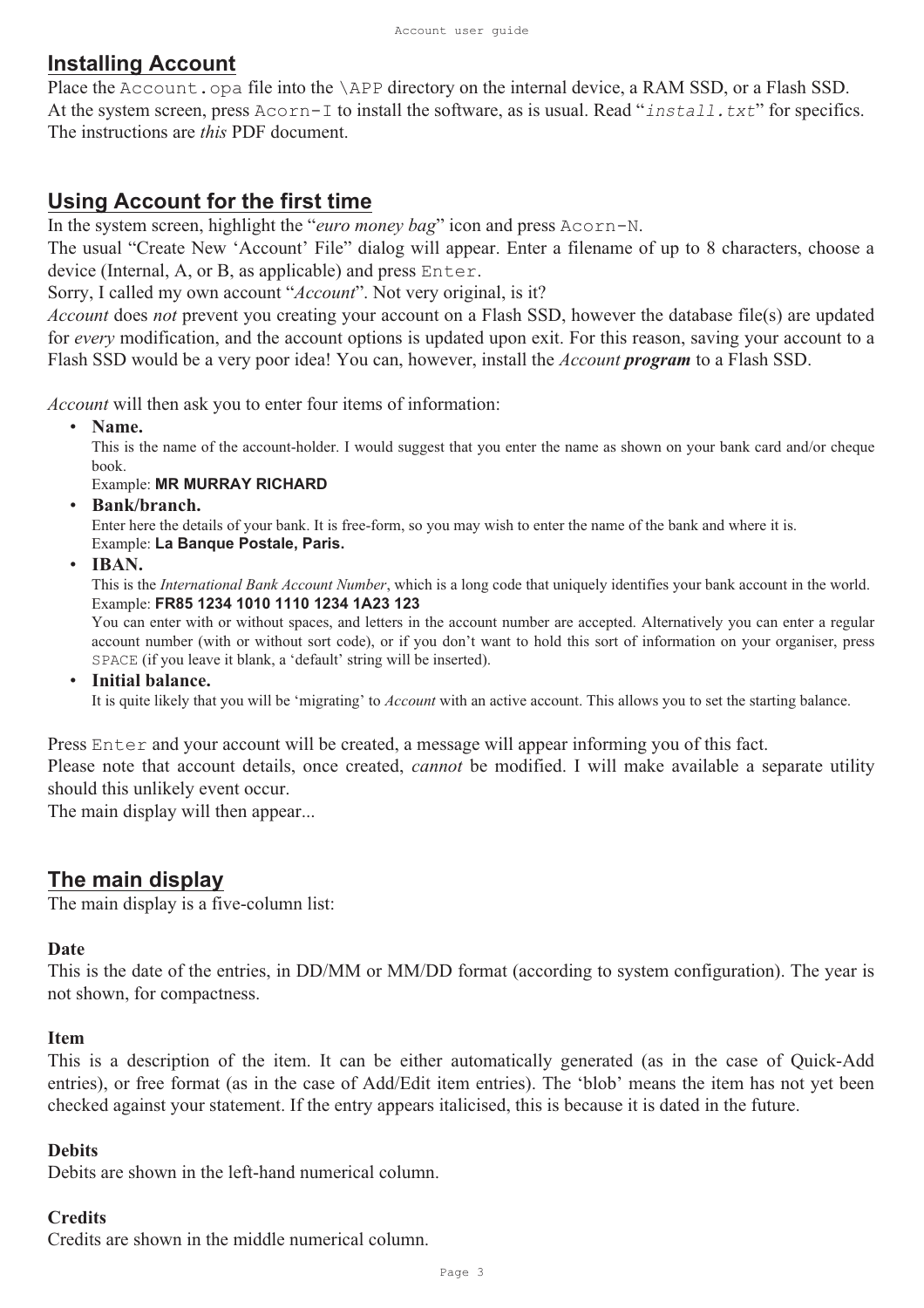#### **Balance**

The running balance is shown in the right-hand numerical column. A "D"is suffixed to the value if you went overdrawn.

This display also shows you the latest balance, at the bottom of the screen, as well as "OVERDRAWN" inverse if you are overdrawn. Finally the software information is squeezed in the unused space on the lower left. Please be aware that the balance shown at the bottom left *does not* include entries in the future, while the running balance (right-most column) *does*.

There is no indication of which account you are looking at (use Acorn-I if you forget). This is deliberate, omitting something you probably don't require allows you to see two extra entries...

# **Keypresses in the main display**

#### **Cursor Up** / **Cursor Down**

This moves up or down an entry. It is possible to go one-beyond the end of the list, so you can press Enter to add a new entry. You will hear a short beep if you are at the top or bottom-plus-one of the list.

#### **Page Up** / **Page Down**

This moves up or down twelve entries.

#### **Control-Page Up** / **Home**

This will move to the start of the list of entries.

#### **Control-Page Down** / **End**

This will move to one place beyond the end of the list of entries.

#### **Enter**

If you are on an entry, pressing Enter will allow you to edit the selected entry. If you are on the blank line at the end, it will allow you to add a new entry.

(if you want to add an entry without going to the end of the list, use  $A\text{corr-N}$ )

#### **Acorn-A***bout*

This will tell you about the version of *Account* that you are using, as well as my contact details.

#### **Acorn-D***elete* / **Delete**

If you have selected an entry, this will allow you to delete it. You will be prompted.

*Important*: Deleted entries are forever deleted. There is no "undo" (but if you remember, you could always recreate an accidentally deleted entry).

If you think the Delete key may make it too easy to delete things by accident, you can disable it in the account options.

#### **Acorn-E***xtension module*

This will show you a list of extension modules available (up to eight), allowing you to choose which you would like to start.

Extension modules are utilities which provide additional functionality to *Account*. An example is the supplied "CSVEAEXT.OPO" module, which allows you to export your account entries in CSV format, for import into software such as Microsoft's *Excel* spreadsheet.

*Technical details of modules are available separately.*

#### **Acorn-G***o to date*

This will allow you to jump to the first entry found on a specific date. It will briefly display an error message if no entries exist for the date given.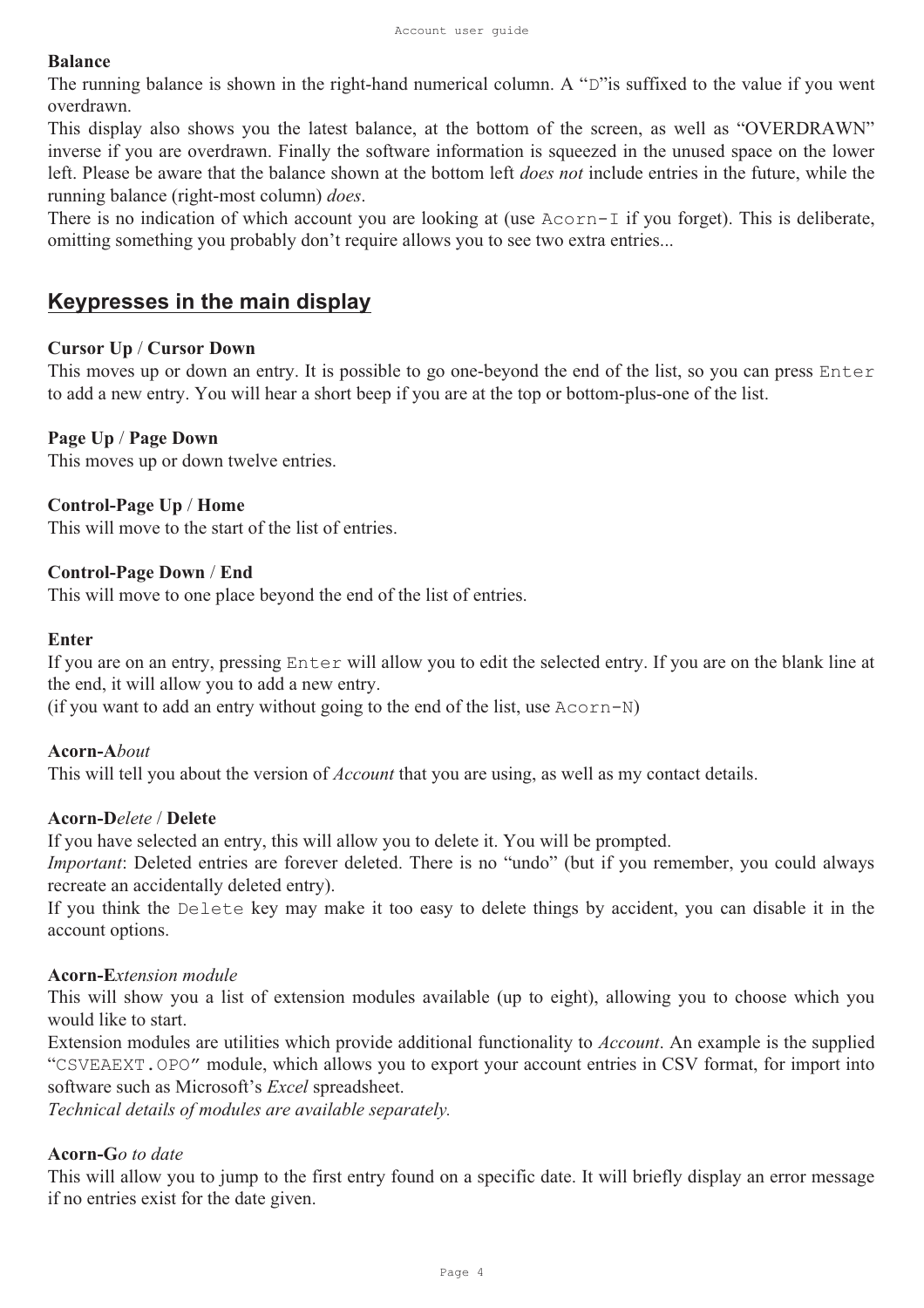#### **Acorn-I***nfo*

This will tell you some things about the current bank account.

**Acorn-N***ew item* Adds a new item.

**Acorn-O***ptions* Set up account options. Each account has individual options.

**Acorn-Q***uick Add item* The "wizard" approach to adding items.

**Acorn-S***cheduled transactions* This allows you to view, and set up, scheduled transactions.

**Acorn-U***pdate item* If an item is selected, this will allow you to update it.

**Acorn-X** (*eXit*) Exits *Account*. You do *not* need to leave *Account* running and "in the background".

Many of these features are also accessible via the Menu key. The Diamond key will cause the screen to be completely redrawn, though this should not be necessary.

## **Add/Edit items**

You will be asked for four pieces of information:

#### **Description**

Enter here what the item is, up to 64 characters, i.e. "**Card purchase, SuperU Châteaubriant"**.

#### **Date**

Choose the date. The default date is *today*.

#### **Amount**

Enter here the amount. All amounts *should* be entered without sign, however *Account* will let you enter debits with a '-' prefix if you prefer it.

The number style (12,34 vs 12.34) depend upon your system settings.

## **Type**

This can be *Credit* or *Debit*. The default is *Debit* as this is the most likely choice.

#### **Validated**

Only answer *Yes* when you have checked the item against your bank statement. The default is *No*.

If you enter a credit for a negative amount, you will be asked if you meant "Credit" (for positive amount) or "Debit" (for the negative amount).

Account entries are *always* kept in date order, there is a small delay as the list is sorted, please be patient. *New item or Edit item?* It is the same dialogue in both cases, the title will reflect what you are doing.

In the case of editing an item, you can *completely* change anything. Debits can become credits, the date and description can change, and there is no restriction on altering the amount. This level of flexibility is an important attribute of *Account*.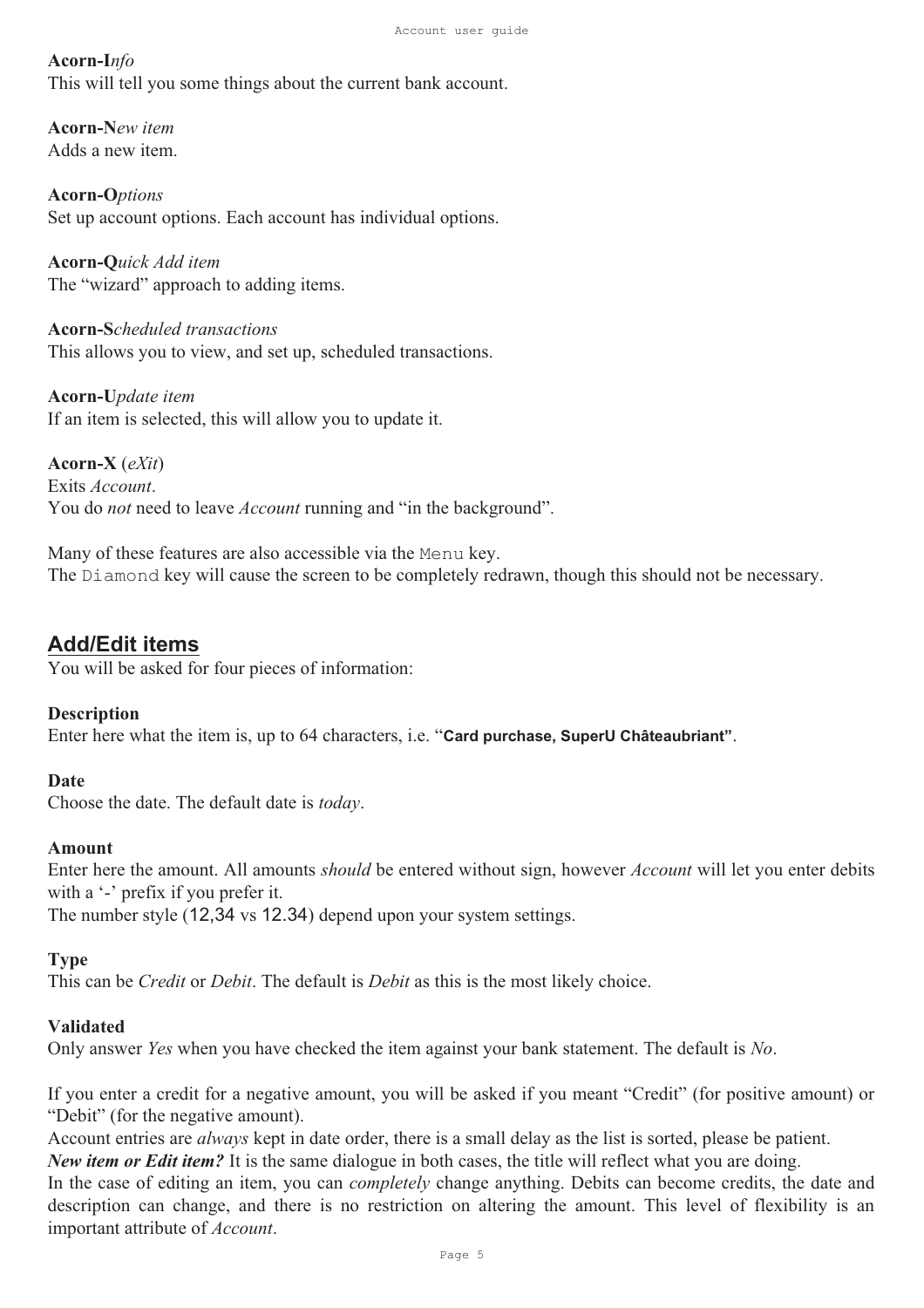## **Quick-add facility** [not available in the "lite" version]

This is the quick way to add entries. There are more dialogues to prompt you, so it can also be seen as a kind of "wizard".

You will be asked only for the item type, and the amount. With "*Type"* highlighted, pressing Tab is the quickest way to call up the list. The available types are:

- **ATM withdrawal** (*debit*)
- **ATM deposit** (*credit*)
- **Card payment** (*debit*)
- **Cashback** (*debit*)
- **Charges** (*debit*)
- **Cheque** (*credit or debit*)
- **Direct Debit** (*debit*)
- **Interest** (*credit*)
- **Pay** (*credit*)
- **POS purchase** (*debit*)
- **Other transaction** (*credit or debit*)
- **Standing Order** (*debit*)

Some of the options may seem to be duplicates, for example *Card payment* and *POS purchase* are mostly the same thing. Use whichever terminology you prefer.

For options which may be a credit *or* a debit, you will be asked if the payment is a 'C'redit, or a 'D'ebit.

For cheques, *if a debit*, a further dialogue will pop up asking you to enter the cheque number. This number increments automatically every time you add a numbered cheque.

If you would prefer not to record a cheque number, set the number to '0' (or leave it blank). The difference is the item entry. It will either look like "Cheque #000123" (for cheque 123), or it will look like "Cheque". You should use "Other transaction" for anything not on the list. If you regularly make a type of credit or debit *not* supported – email me, it can be added!

The final dialogue that you see will be a confirmation. Press Enter to add the item, or Esc to abort.

You cannot change the description of an item while Quick-Adding it. If this is necessary, you should create the item, then edit it (in this case, adding it normally would be easier).

You can press  $\text{Esc}$  at any dialogue to cancel Quick-Add. Note that Quick-Add entries are "unvalidated".

# **Deleting items**

To delete an item, select it and press Acorn-D (or the Delete key, if configured).

You will be asked to confirm by pressing 'D' to delete, or  $\text{Esc}$  to cancel.

Deleted entries are *not* recoverable – there is no 'undo'. If you delete something by accident, you will need to add it as a new entry.

# **Account options**

Pressing Acorn-I brings you to the account options. You can set...

Whether or not to use the Delete key to delete entries.

The next cheque number to give in Quick-Add.

Your credit limit (at which point *Account* will say "OVERDRAWN").

You may also choose if your account is protected by an entry password.

If you choose *Yes* to password protection, you will be asked to enter your desired password *twice*. If both match, the password will be applied and the next time you try to open that account, you will be asked to enter the password.

If a password was set and you chose *No*, you will be asked to enter the password in order to remove it.

*Important*: If you enter the password incorrectly here, *Account* will quit and your organiser will switch itself off and back on again (in case there is a power-on password). This is done on the assumption that you had to enter the password to access the account so you shouldn't get it wrong here; if you do, it was maybe a harmless typo but then again maybe the person trying to remove the password isn't the person who is supposed to?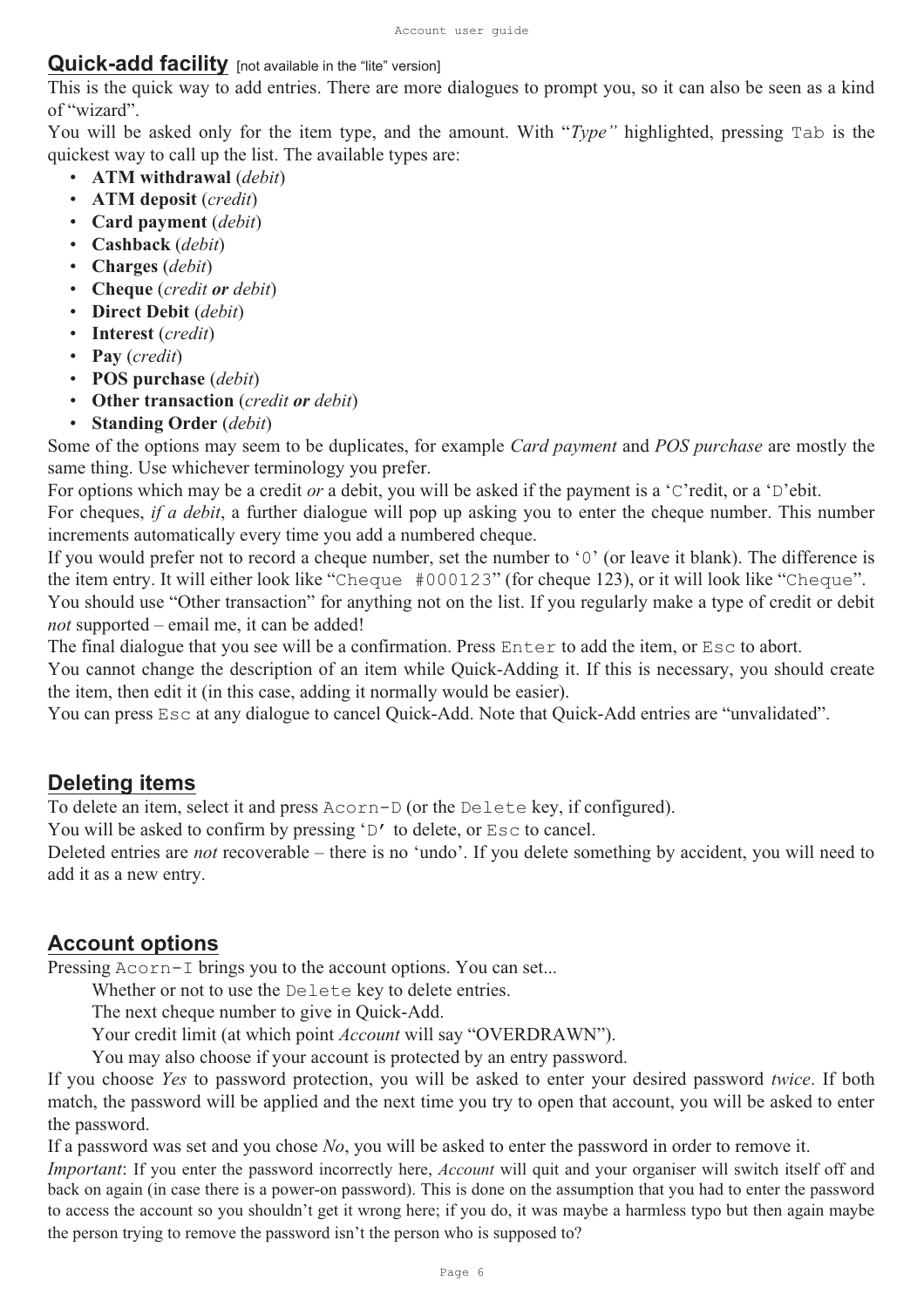The password should be between five and eight characters in length. It is not "flattened", so unlike the organiser, "secret" and "séçrêt" are two different passwords.

Each account may have its own password settings. A password set for any account applies *only* to that account.

The password itself is not stored anywhere in the data file. An algorithm is performed upon the password that you enter, and the results of the calculation are recorded.

If you forget your password, you will not be able to access your data. In exceptional circumstances, an "Unlock" utility is available from me (this tool works on a challenge/response system so you will need to contact me during each utilisation). Or, alternatively, you can send me your account files for unlocking.

## **Scheduled transactions** [editing not available in the "lite" version]

Scheduled transactions are transactions that take place to a schedule – obviously enough. Pressing Acorn-S will take you to a display that looks and feels much like the main account view, only it says "Scheduled transactions" where the final balance should be.

This display shows you:

#### **Op**

Operation type – Regular ("*RG*"), Direct Debit ("*DD*"), Standing Order ("*SO*"), Transfer ("*TR*"), Other ("*OT*"), or Bank Charges ("*BC*").. There is another operation code, None, which does not print anything in the "Op" column.

#### **Description**

A description of the operation, such as "**Cotisation trimestrielle**".

#### **Amount**

This is the amount to be transferred. To keep things simpler (fewer dialogues), you should enter a *negative* value for debits, and a positive value for credits. A prompt on-screen reminds you of this.

#### **Frequency**

You can select that the schedule repeats on a specific day of the month, or after a specified period of time.

When you press Enter, you will be taken to the second dialogue. This depends on the chosen Frequency.

*If a specified day*: You can choose on day 1 (to 31) of every/other/third/fourth/fifth/sixth week/month/year. *If a specified period*: You can choose after 1 (to 31) days/weeks/months. In both cases you are asked to set a starting date.

In the example above, "Cotisation trimestrielle" means "Three-monthly subscription". My first was taken out on the 17th of September. Therefore I would set the starting date to 2006/09/17, and get it to repeat on the 17th day of every third month.

The following keypresses are available in this display:

**Cursor Up** / **Cursor Down Page Up** / **Page Down Control-Page Up** / **Home Control-Page Down** / **End** These do the same thing as in the account list.

#### **Enter**

If you are on a scheduled item, pressing Enter will allow you to edit it. If you are on the blank line at the end, it will allow you to add a new scheduled item.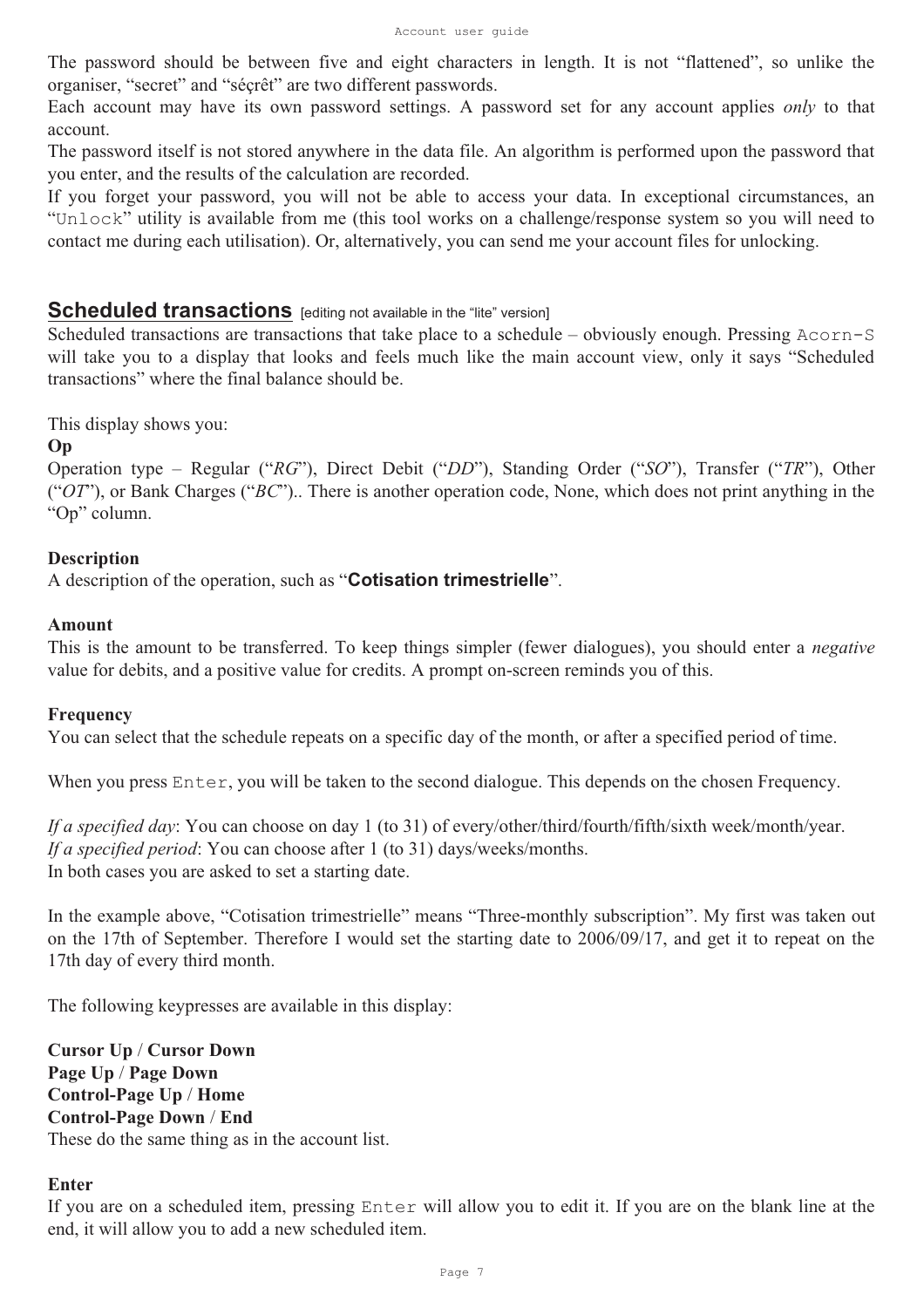#### **Acorn-D***elete* / **Delete**

If you have selected a scheduled item, this will allow you to delete it. You will be prompted. If the Delete key is disabled in the account entries, it will be disabled here as well.

**Acorn-N***ew scheduled item* Adds a new scheduled item.

**Acorn-R***eturn to account entries view* This returns you to the normal account entries view. Scheduled transactions which are set up in this dialogue will be then be processed, prior to returning you to the normal view.

**Acorn-U***pdate scheduled item*

If an item is selected, this will allow you to update it.

Many of these features are also accessible via the Menu key. The Diamond key will cause the screen to be completely redrawn, though this should not be necessary.

When you add or edit scheduled entries, they are *not* immediately actioned. You should press Acorn-R to return to the normal view, at which point the pending entries will be examined.

## **Scheduled entries – how they work**

When an entry is created, it contains a start date and the repeat interval. When the entries are scanned, either when you return from the scheduled entries display *or* as *Account* starts up, start dates which have expired are "actioned".

What happens in this situation is that the details of the scheduled entry (date, description, amount) are copied into the account details as a new entry. The schedule date is updated according to the repeat interval.

This process will repeat as often as necessary until the schedule date is in the future, so it is okay to create an entry in the past with a repeat interval that means several instances of the entry will need to be created.

Scheduled entries, when put into the account database, are created as normal account entries. These may be deleted or modified as desired.

## **Extension module: Backup Utility**

This extension module allows you to back up the files used by the currently-loaded account. It is very simple, it just copies the files replacing the last two characters of the file extension with "bk".

The backup utility does not currently restore. This, if desired, would need to be done using the file manager.

# **Extension module: CSV Export**

This extension module allows you to save your account entries in the "industry standard" CSV format. This, when copied to your PC, will permit your entries to be loaded into software such as Microsoft®'s Excel™.

# **Support and contact information**

To check for new versions, please visit:

#### **http://www.heyrick.co.uk/software/pb2/**

To contact me, to request features or report bugs (etc), email me at:

**heyrick1973** -*at*- **yahoo** -*dot*- **co** -*dot*- **uk**

Please note that my internet access is usually one half hour per week, so my replies cannot be come as quickly as I'd like. *At this early stage of development, it is vital that you report all bugs to me. Thank you.*